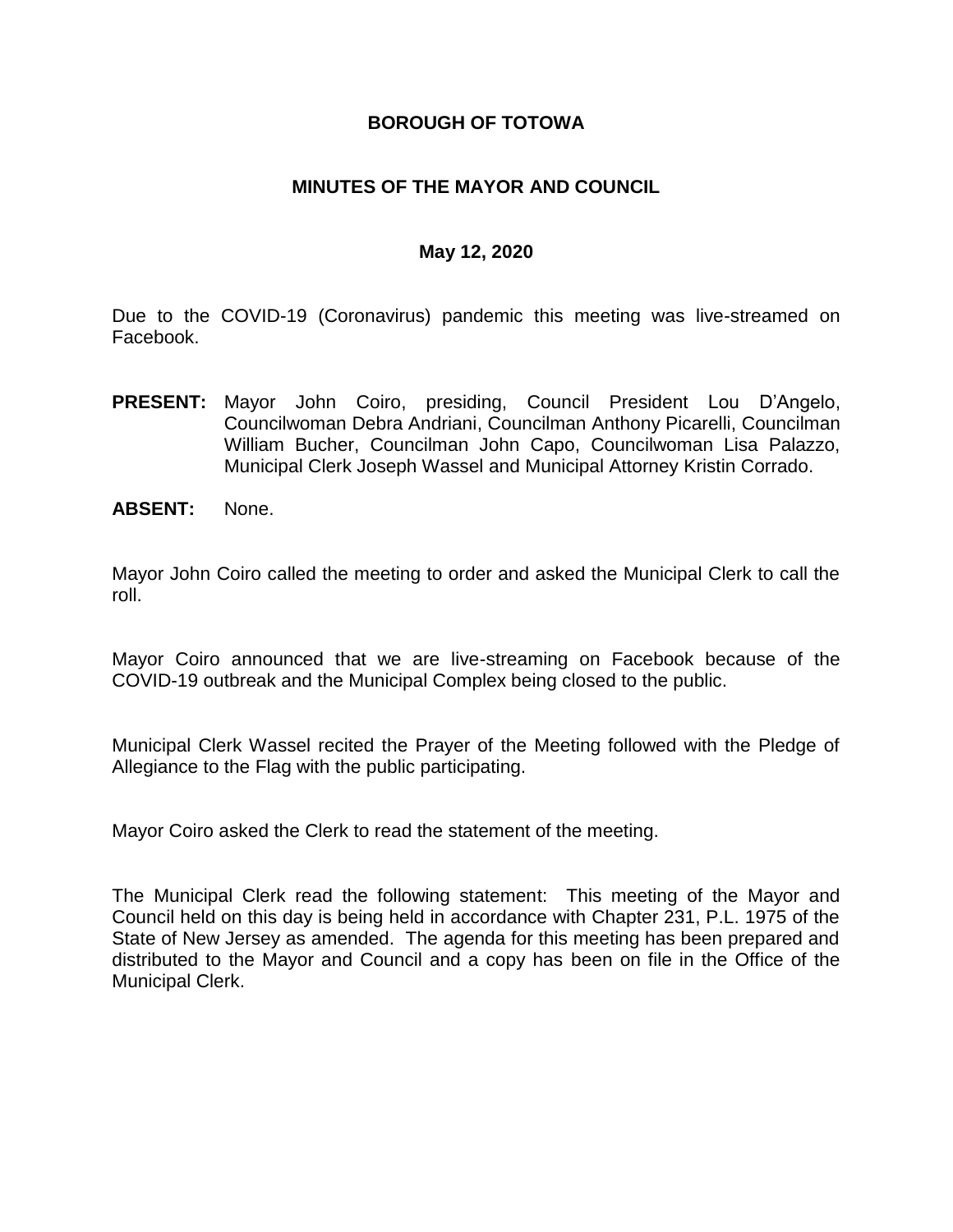There was a motion by Councilman D'Angelo, seconded by Councilwoman Andriani to dispense with the regular order of business in order to hold a public hearing on Ordinance No. 05-2020 as advertised. On roll call vote, all members of the Council present voted in the affirmative.

Municipal Clerk Wassel announced that Ordinance No. 05-2020 has been advertised for public hearing for Tuesday, May 12, 2020.

Municipal Clerk Wassel read the legal notice and the title of Ordinance No. 05-2020.

There was a motion by Councilman D'Angelo, seconded by Councilwoman Andriani to open the public hearing. On roll call vote, all members of the Council present voted in the affirmative.

## CITIZENS HEARD:

Mayor Coiro announced that we have not received any emailed questions pertaining to Ordinance No. 05-2020.

There was a motion by Councilman D'Angelo, seconded by Councilwoman Andriani to close the public hearing. On roll call vote, all members of the Council present voted in the affirmative.

Municipal Clerk Wassel read Ordinance No. 05-2020 by title:

## **ORDINANCE NO. 05-2020**

### **AN ORDINANCE TO AMEND THE ORDINANCE FIXING THE ANNUAL SALARIES AND WAGES OF THE OFFICIALS, EMPLOYEES AND THE APPOINTEES OF THE BOROUGH OF TOTOWA, COUNTY OF PASSAIC, STATE OF NEW JERSEY**

There was a motion by Councilman D'Angelo, seconded by Councilwoman Andriani to adopt Ordinance No. 05-2020 on second and final reading. On roll call vote, all members of the Council present voted in the affirmative.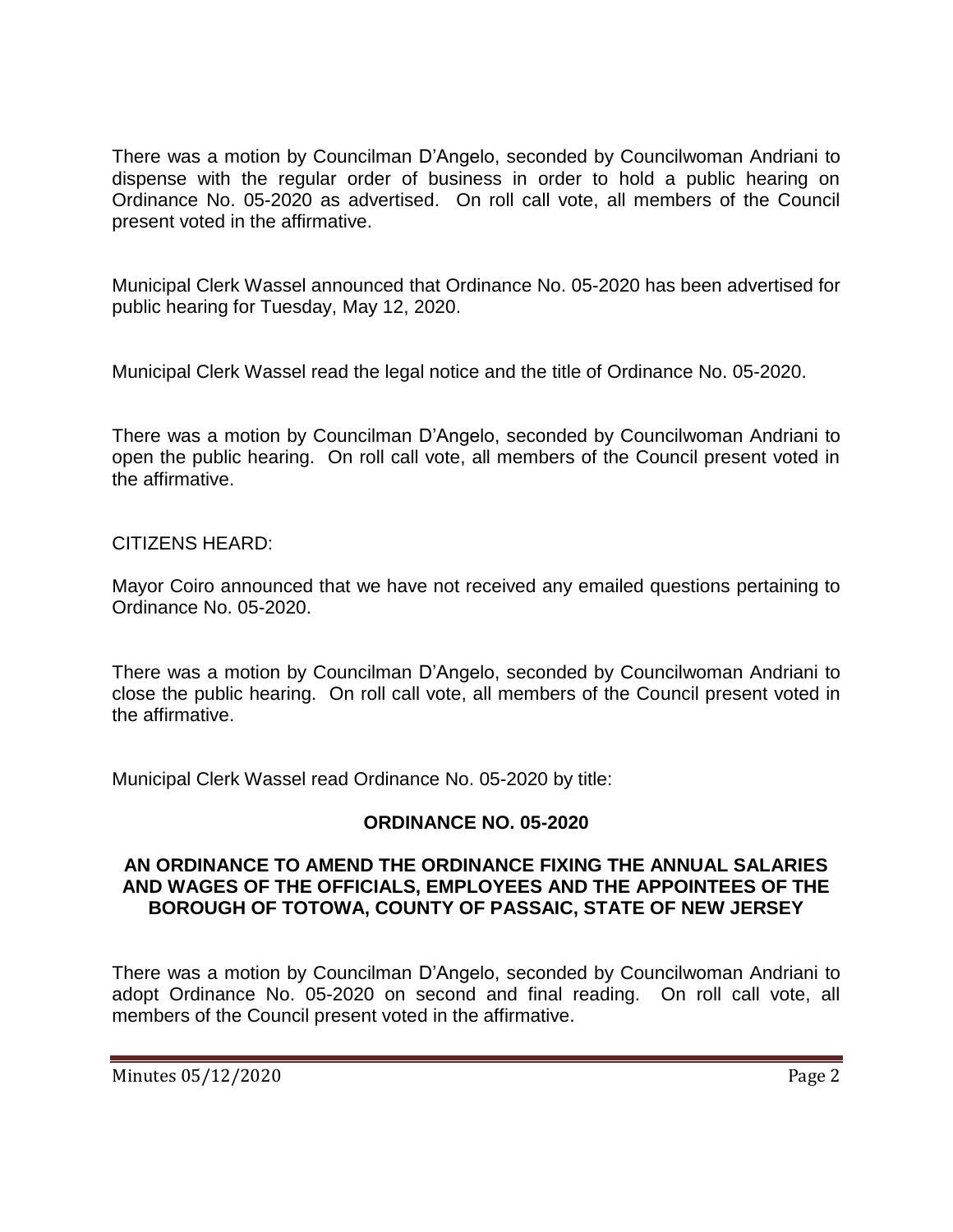There was a motion by Councilman D'Angelo, seconded by Councilwoman Andriani to revert to the regular order of business. On roll call vote, all members of the Council present voted in the affirmative.

Mayor Coiro asked if any members of the Council, the Municipal Clerk or the Municipal Attorney wished to address the Council.

There were no reports.

#### CITIZENS HEARD:

Mayor Coiro announced that we have not received any emailed questions through 7:30 p.m.

There was a motion by Councilman D'Angelo, seconded by Councilwoman Andriani to approve the Minutes of the Mayor and Council for the meeting of April 28, 2020. On roll call vote, all members of the Council present voted in the affirmative. Councilman Bucher and Councilwoman Palazzo abstained from the voting.

## COMMITTEE ON FINANCE:

There was a motion by Councilman Picarelli, seconded by Councilman D'Angelo to approve Resolution No. 2020-11 for the payment of bills. On roll call vote, all members of the Council present voted in the affirmative.

There was a motion by Councilman Picarelli, seconded by Councilman D'Angelo to adopt the following Resolution To Introduce The 2020 Municipal Budget. On roll call vote, all members of the Council present voted in the affirmative.

## RESOLUTION NO. 61-2020

#### RESOLUTION TO INTRODUCE THE 2020 MUNICIPAL BUDGET

BE IT RESOLVED, that the following statements of revenues and appropriations attached hereto constitute the local Budget of the Borough of Totowa, Passaic County, New Jersey for the year 2020.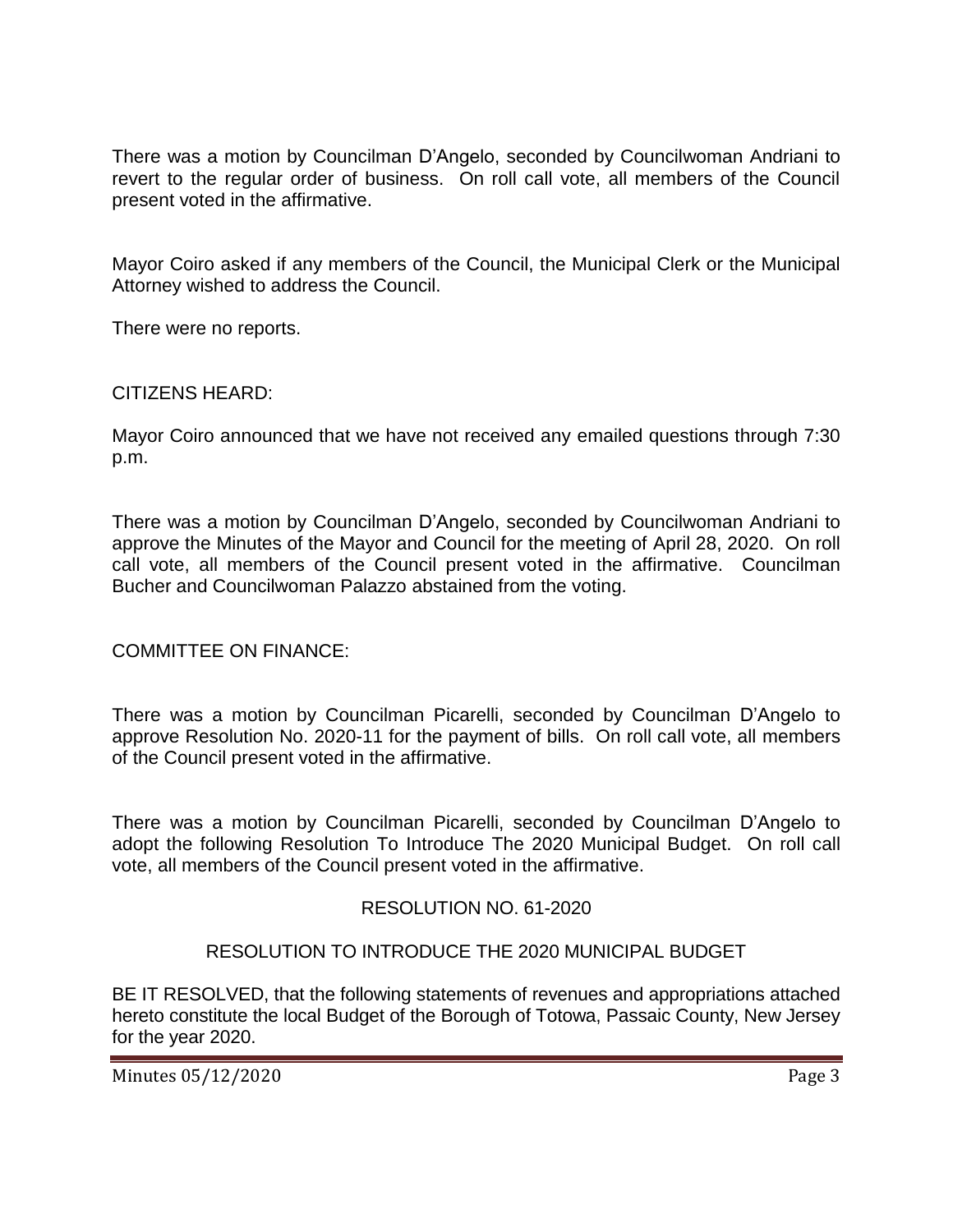BE IT FURTHER RESOLVED, that the said Budget be published in The North Jersey Herald and News in the issue of May 29, 2020, and that a hearing on the Budget will be held at the Municipal Building on June 9, 2020 at 8:00 P.M. or as soon thereafter as the matter may be reached.

There was a motion by Councilman Picarelli, seconded by Councilman D'Angelo to adopt the following Resolution Authorizing Settlement Of The 2017 Tax Appeal Entitled Ralph And Dorothy Venezia V. Borough Of Totowa. On roll call vote, all members of the Council present voted in the affirmative.

## RESOLUTION NO. 62-2020

RESOLUTION AUTHORIZING SETTLEMENT OF THE 2017 TAX APPEAL ENTITLED RALPH AND DOROTHY VENEZIA V. BOROUGH OF TOTOWA

WHEREAS, there have been appeals of the real property tax assessments for the stated tax years; and

WHEREAS, each Block and Lot listed therein was assessed at the amount stated therein; and

WHEREAS, the proposed Stipulation of Settlement, a copy of which is incorporated herein as if set forth at length, has been reviewed and recommended by the Borough Tax Assessor and Borough Tax Expert; and

WHEREAS, the settlement of these matters on the attached list are in the best interest of the Borough of Totowa.

NOW, THEREFORE, BE IT RESOLVED, by the Mayor and Council of the Borough of Totowa, New Jersey, as follows:

- 1. The Borough's Tax Appeal Attorney, Raymond B. Reddin, Esq. is authorized to execute the Stipulation of Settlement on behalf of the Borough of Totowa with respect to the tax appeals on the attached list which are currently pending in the Tax Court of New Jersey.
- 2. All municipal officials are hereby authorized to take whatever action may be necessary to implement the terms of this Resolution and authorizes the Special Tax Counsel to enter into the Stipulation of Settlement as provided by Taxpayer.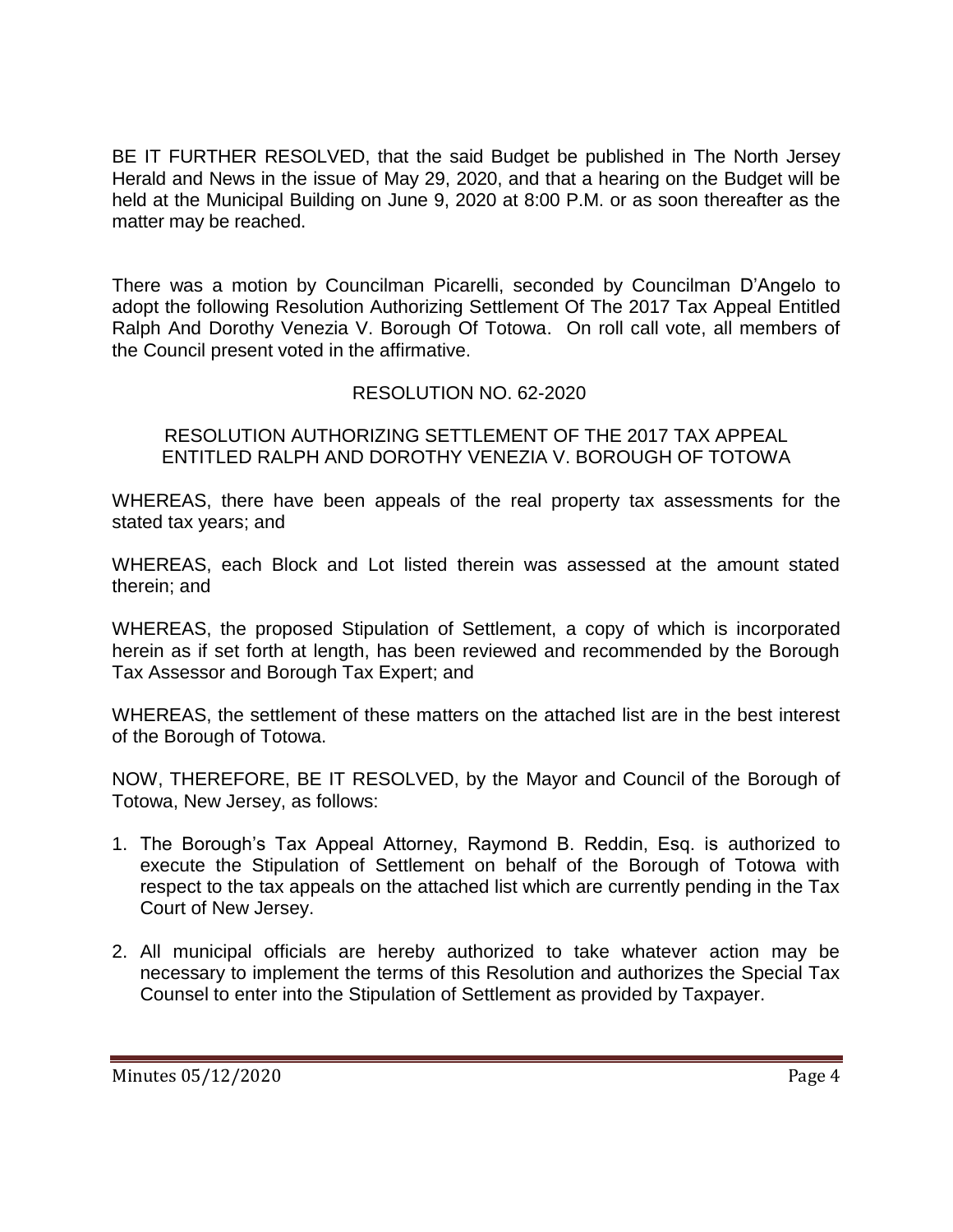There was a motion by Councilman Picarelli, seconded by Councilman D'Angelo to adopt the following Resolution Authorizing Settlement Of The 2017 Tax Appeal Entitled Lena DiGangi V. Borough Of Totowa. On roll call vote, all members of the Council present voted in the affirmative.

## RESOLUTION NO. 63-2020

#### RESOLUTION AUTHORIZING SETTLEMENT OF THE 2017 TAX APPEAL ENTITLED LENA DIGANGI V. BOROUGH OF TOTOWA

WHEREAS, there have been appeals of the real property tax assessments for the stated tax years; and

WHEREAS, each Block and Lot listed therein was assessed at the amount stated therein; and

WHEREAS, the proposed Stipulation of Settlement, a copy of which is incorporated herein as if set forth at length, has been reviewed and recommended by the Borough Tax Assessor and Borough Tax Expert; and

WHEREAS, the settlement of these matters on the attached list are in the best interest of the Borough of Totowa.

NOW, THEREFORE, BE IT RESOLVED, by the Mayor and Council of the Borough of Totowa, New Jersey, as follows:

- 1. The Borough's Tax Appeal Attorney, Raymond B. Reddin, Esq. is authorized to execute the Stipulation of Settlement on behalf of the Borough of Totowa with respect to the tax appeals on the attached list which are currently pending in the Tax Court of New Jersey.
- 2. All municipal officials are hereby authorized to take whatever action may be necessary to implement the terms of this Resolution and authorizes the Special Tax Counsel to enter into the Stipulation of Settlement as provided by Taxpayer.

There was a motion by Councilman Picarelli, seconded by Councilman D'Angelo to adopt the following Resolution Authorizing Settlement Of The 2018 Tax Appeal Entitled Rosemary Monteyne V. Borough Of Totowa. On roll call vote, all members of the Council present voted in the affirmative.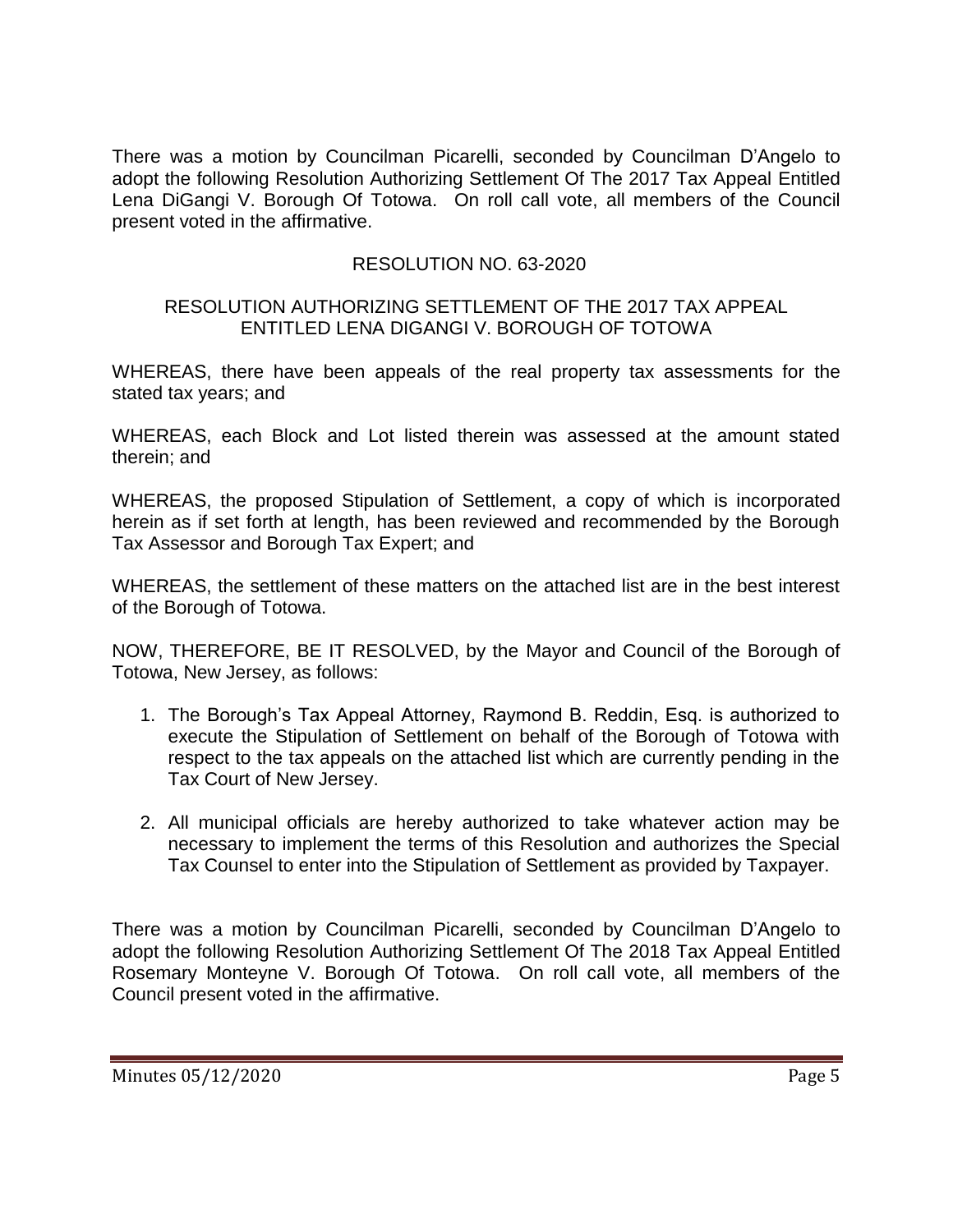## RESOLUTION NO. 64-2020

#### RESOLUTION AUTHORIZING SETTLEMENT OF THE 2018 TAX APPEAL ENTITLED ROSEMARY MONTEYNE V. BOROUGH OF TOTOWA

WHEREAS, there have been appeals of the real property tax assessments for the stated tax years; and

WHEREAS, each Block and Lot listed therein was assessed at the amount stated therein; and

WHEREAS, the proposed Stipulation of Settlement, a copy of which is incorporated herein as if set forth at length, has been reviewed and recommended by the Borough Tax Assessor and Borough Tax Expert; and

WHEREAS, the settlement of these matters on the attached list are in the best interest of the Borough of Totowa.

NOW, THEREFORE, BE IT RESOLVED, by the Mayor and Council of the Borough of Totowa, New Jersey, as follows:

- 1. The Borough's Tax Appeal Attorney, Raymond B. Reddin, Esq. is authorized to execute the Stipulation of Settlement on behalf of the Borough of Totowa with respect to the tax appeals on the attached list which are currently pending in the Tax Court of New Jersey.
- 2. All municipal officials are hereby authorized to take whatever action may be necessary to implement the terms of this Resolution and authorizes the Special Tax Counsel to enter into the Stipulation of Settlement as provided by Taxpayer.

There was a motion by Councilman Picarelli, seconded by Councilman D'Angelo to adopt the following Resolution Authorizing The Tax Collector To Process Third Quarter "Estimated" Tax Bills Due August 1, 2020. On roll call vote, all members of the Council present voted in the affirmative.

## RESOLUTION NO. 65-2020

RESOLUTION AUTHORIZING THE TAX COLLECTOR TO PROCESS THIRD QUARTER "ESTIMATED" TAX BILLS DUE AUGUST 1, 2020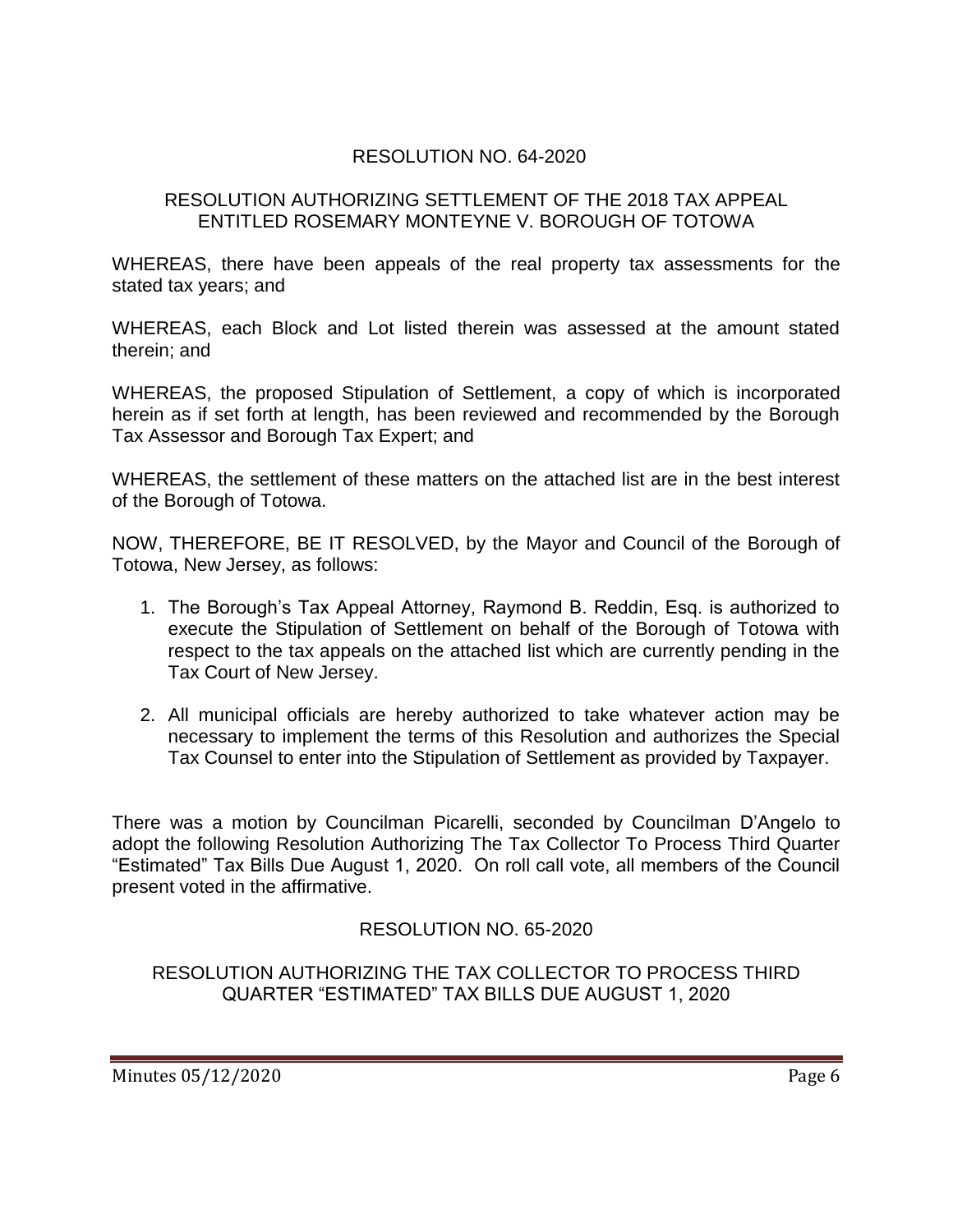WHEREAS, in light of the disruption caused by the coronavirus outbreak, the State delayed the adoption of the State Fiscal Year 2021 Budget to September 30, 2020; and

WHEREAS, the Division of Local Government Services (DLGS) cannot certify State Aid allocations to municipal budgets until State Aid Appropriations are known; and

WHEREAS, the DLGS cannot approve municipal budgets and the County Board of Taxation cannot certify taxes until long after the June 30, 2020 deadline to process third quarter tax bills due August 1, 2020; and

WHEREAS, without an adopted 2020 Municipal Budget and without a 2020 Certified Tax Rate, the Tax Collector cannot process the 2020 Tax Levy; and

WHEREAS, the DLGS "strongly recommends" under Local Finance Notice 2020-07 "that municipalities prepare to issue estimated property tax bills for 2020"; and

WHEREAS, the Tax Collector, in consultation with the Chief Financial Officer, computed and certified an estimated Tax Levy necessary to bill third quarter taxes due on August 1, 2020.

NOW, THEREFORE, BE IT RESOLVED, by the Mayor and Council of the Borough of Totowa, in the County of Passaic and the State of New Jersey that the Tax Collector is hereby authorized and directed to process estimated tax bills for the third quarter installment of 2020 taxes.

BE IT FURTHER RESOLVED, that the third quarter installment of 2020 taxes shall not be subject to interest until the latter of August 10, 2020 or the twenty-fifth (25) calendar day after the date the estimated tax bills were mailed.

BE IT FURTHER RESOLVED, that the estimated tax bills shall contain a notice specifying the date on which interest may begin to accrue.

BE IT FURTHER RESOLVED, that the Tax Collector is hereby authorized to prepare and issue estimated tax bills for the third quarter installment of 2020 based upon an annualized levy analysis totaling \$56,339,963.96.

BE IT FURTHER RESOLVED, that the Tax Collector shall proceed and take such actions as are permitted and required by P.L 1994, c.72 (N.J.S.A. 54:4-66.2 and 54:4- 66.3).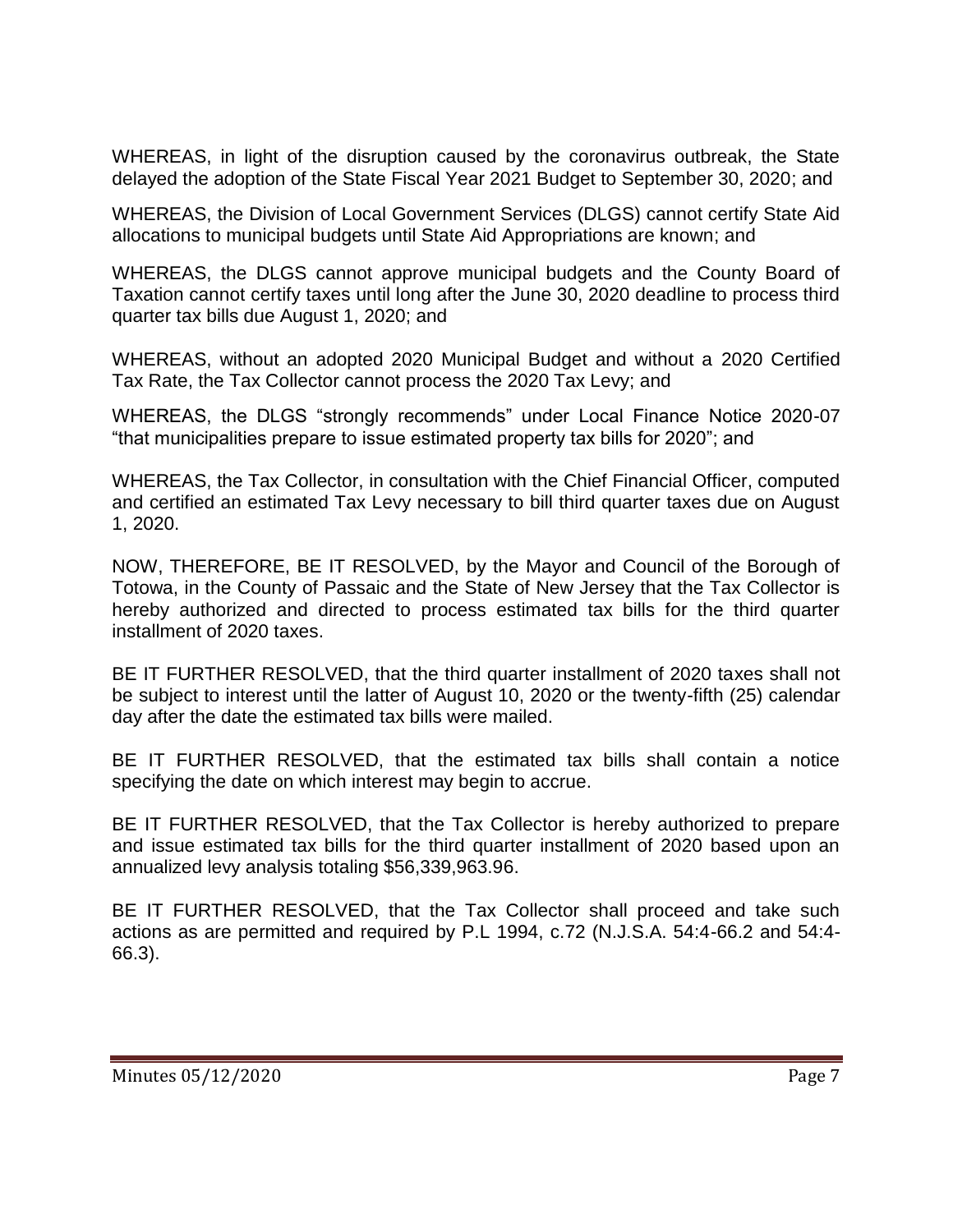#### PERMISSIVE ESTIMATED TAX LEVY RANGE RANGE 5% LOWER TO 5% HIGHER THAN PREVIOUS YEAR'S LEVY

| 2019 TOTAL TAX LEVY | \$55,235,258.78 |
|---------------------|-----------------|
| 95% LEVY            | \$52,473,495.84 |
| 105% LEVY           | \$57,997,021.72 |
| 2019 TAX RATE       | \$2.388         |
| 95% RATE            | \$2.269         |
| 105% RATE           | \$2.507         |

COMMITTEE ON PUBLIC SAFETY:

There was a motion by Councilman D'Angelo, seconded by Councilman Capo to adopt the following Resolution Approving Participation With The State Of New Jersey Federal Grant Program Administered By The Division Of Criminal Justice, Department Of Law And Public Safety And To Accept The Grant Funding. On roll call vote, all members of the Council present voted in the affirmative.

### RESOLUTION NO. 66-2020

#### RESOLUTION APPROVING PARTICIPATION WITH THE STATE OF NEW JERSEY FEDERAL GRANT PROGRAM ADMINISTERED BY THE DIVISION OF CRIMINAL JUSTICE, DEPARTMENT OF LAW AND PUBLIC SAFETY AND TO ACCEPT THE GRANT FUNDING

WHEREAS, the Mayor and Council of the Borough of Totowa wishes to apply for funding of approximately \$60,000 with a match of \$344,955 for an approximate project total cost of \$404,955 for a project under the State of New Jersey Safe and Secure Communities Program Grant # 20-1612 for the period of 01/25/2020 to 01/24/2021; and

WHEREAS, the Mayor and Council of the Borough of Totowa has reviewed the accompanying application and has approved said request; and

WHEREAS, the project is a joint effort between the Department of Law and Public Safety and the Borough of Totowa, for the purpose described in the application.

NOW, THEREFORE, BE IT RESOLVED, by the Mayor and Council of the Borough of Totowa that:

Minutes 05/12/2020 Page 8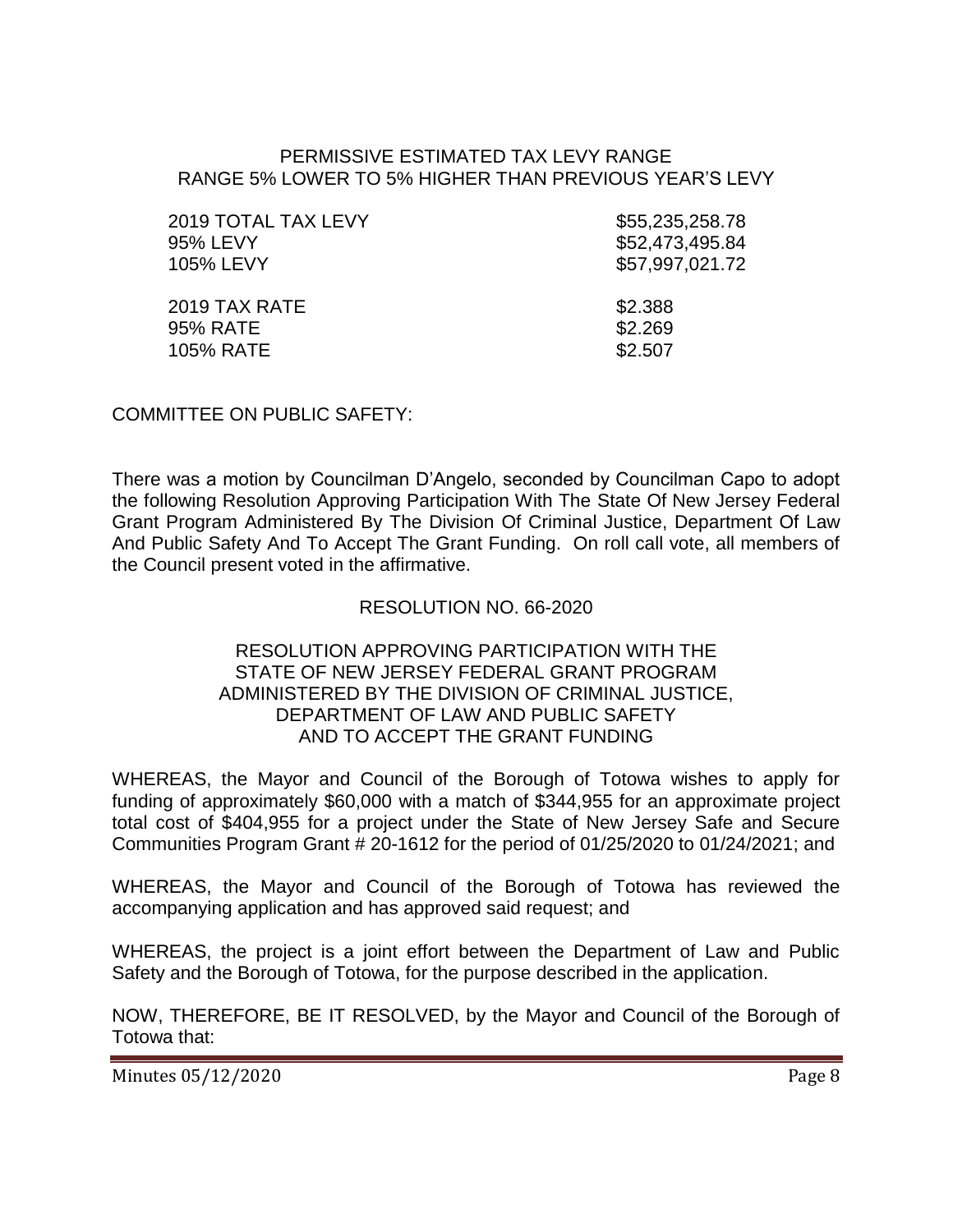- 1) As a matter of public policy, the Mayor and Council of the Borough of Totowa wishes to participate to the fullest extent possible with the Department of Law and Public Safety and to accept the grant funding.
- 2) The Attorney General of New Jersey will receive funds on behalf of the applicant.
- 3) The Division of Criminal Justice shall be responsible for the receipt and review of the applications for said funds.
- 4) The Division of Criminal Justice shall initiate allocations to the applicant as authorized by law.

COMMITTEE ON PUBLIC WORKS:

Upon the recommendation of the Committee, there was a motion to appoint Sean Yennie as a Foreman of Public Works. On roll call vote, all members of the Council present voted in the affirmative.

## MAYOR'S APPOINTMENT

I, Mayor John Coiro, with the advice and consent of the Council do hereby appoint Sean Yennie as a Foreman of Public Works for a one year term effective June 1, 2020 and ending December 31, 2020

There was a motion by Councilman D'Angelo, seconded by Councilwoman Andriani to confirm the appointment. On roll call vote, all members of the Council present voted in the affirmative.

COMMITTEE ON ENGINEERING & PUBLIC PROPERTY:

There was a motion by Councilman Capo, seconded by Councilwoman Andriani to adopt the following Resolution Authorizing Additional Installation Of Virus Shielding Barrier System For The Borough Of Totowa Building Department Office. On roll call vote, all members of the Council present voted in the affirmative.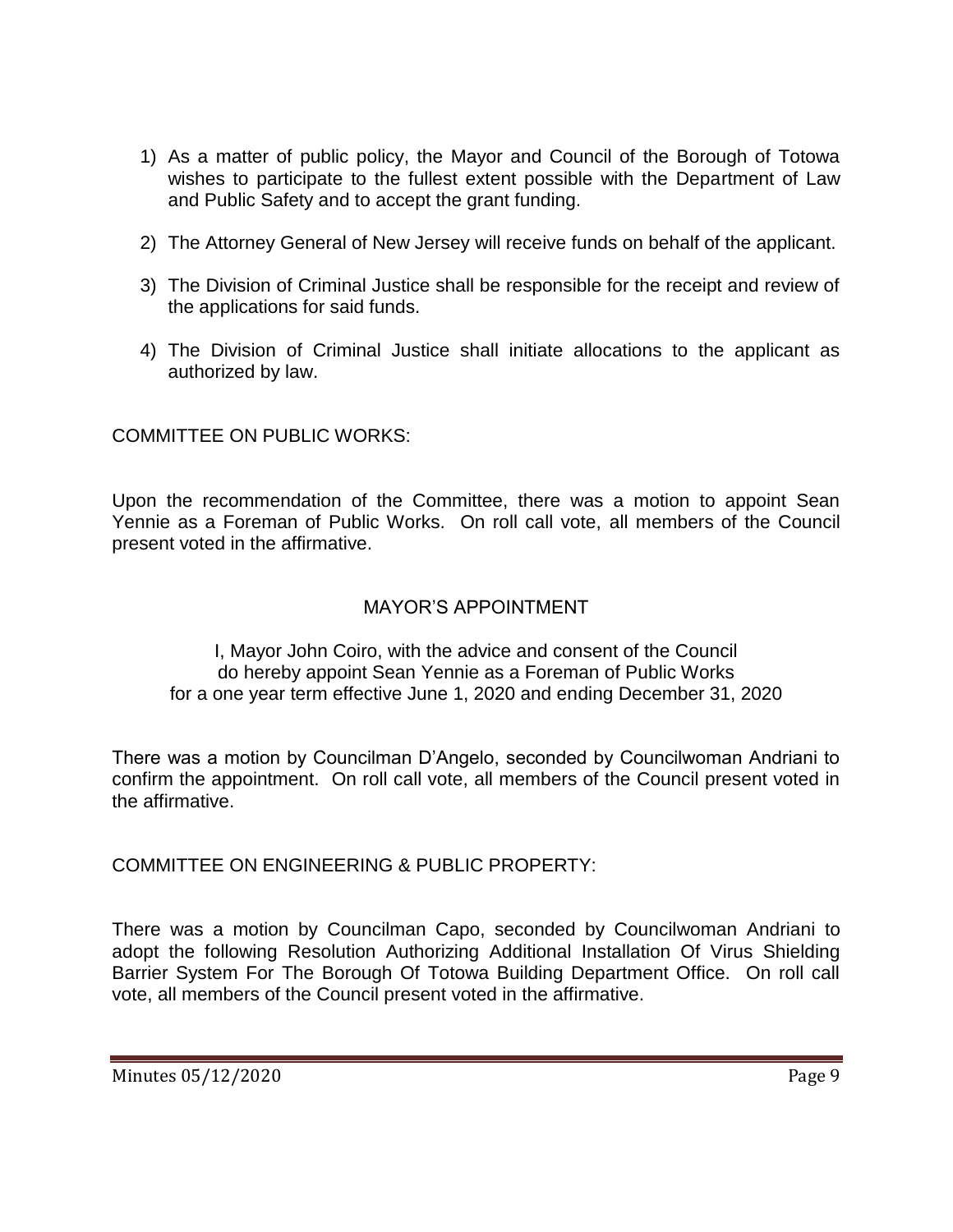## RESOLUTION NO. 67-2020

### RESOLUTION AUTHORIZING ADDITIONAL INSTALLATION OF VIRUS SHIELDING BARRIER SYSTEM FOR THE BOROUGH OF TOTOWA BUILDING DEPARTMENT OFFICE

WHEREAS, SARS-CoV-2 is the virus that causes Coronavirus Disease 19 ("Covid-19"), a contagious and at times fatal, respiratory disease; and

WHEREAS, by Executive Order No. 103 dated March 9, 2020, Governor Phil Murphy declared a Public Health Emergency and State of Emergency in the State of New Jersey in response to the Covid-19 outbreak; and

WHEREAS, by Executive Order No. 107 dated March 21, 2020, Governor Murphy further ordered that all residents of the State of New Jersey were to remain at home and closed all non-essential businesses; and

WHEREAS, in accordance with Executive Order No. 107, the Mayor and Council of the Borough of Totowa directed the Borough of Totowa to close all municipal offices to the public; and

WHEREAS, in anticipation of re-opening the municipal offices to the public, the Municipal Clerk of the Borough of Totowa had recommended that virus shielding barrier systems be installed within the various municipal offices as a measure to protect our workers from exposure to, and infection with Covid-19; and

WHEREAS, by Resolution No. 59-2020 dated April 28, 2020, the Mayor and Council of the Borough of Totowa had authorized Clear Security Systems, 759 Bloomfield Avenue, Suite 356, West Caldwell, New Jersey 07006 to provide the necessary labor and materials for the installation of virus shielding barrier systems for the Borough of Totowa Municipal Offices; and

WHEREAS, the Building Subcode Official for the Borough of Totowa has requested that the barrier be extended along the right end wall and that the pass-through window be enlarged in the Borough of Totowa Building Department Office; and

WHEREAS, Clear Security Systems has submitted a proposal dated May 5, 2020 for the additional virus shielding barrier system to be installed in the Borough of Totowa Building Department Office in the amount of \$860.00 for a new total cost of \$7,010.00 for the Building Department Office, a copy of which is on file in the office of the Borough of Totowa Municipal Clerk, and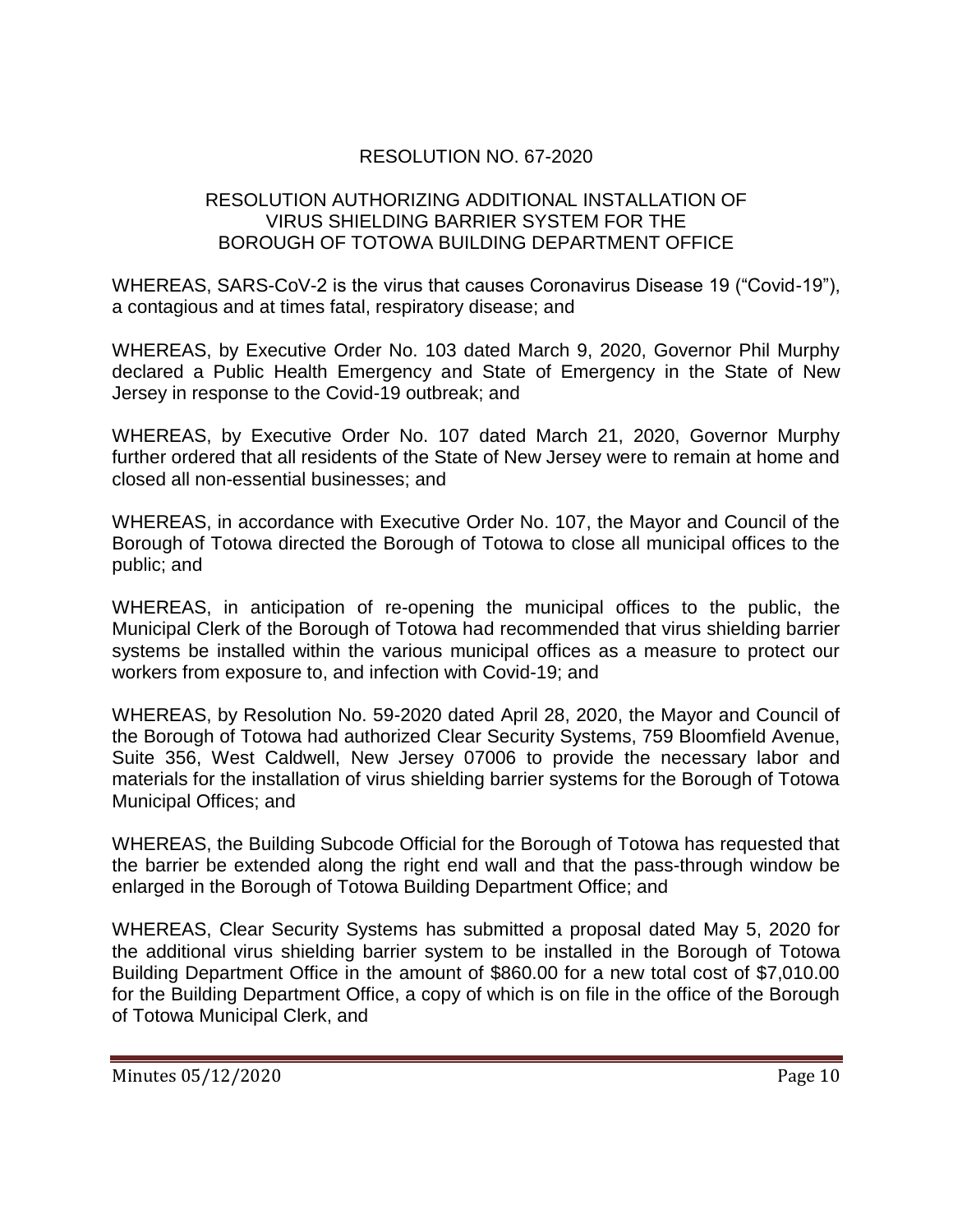WHEREAS, the Mayor and Council of the Borough of Totowa desire to authorize the installation of the extended and enlarged virus shielding barrier system for the Building Department Office for the general health, safety and well-being of both the employees and residents of the Borough of Totowa.

NOW, THEREFORE, BE IT RESOLVED, that the Mayor and Council of the Borough of Totowa do hereby authorize the Clear Security Systems to provide the labor and materials for the additional installation of the virus shielding barrier system for the Borough of Totowa Building Department.

## COMMITTEE ON LIAISON & INSPECTION:

A letter of resignation was received from Denise Zarek as Municipal Housing Liaison. There was a motion by Councilwoman Andriani, seconded by Councilman Bucher to accept her resignation and send her a letter of thanks. On roll call vote, all members of the Council present voted in the affirmative.

Upon the recommendation of the Committee, there was a motion by Councilwoman Andriani, seconded by Councilman Bucher to appoint Judy Wright as Municipal Housing Liaison. On roll call vote, all members of the Council present voted in the affirmative.

## MAYOR'S APPOINTMENT

### I, Mayor John Coiro, with the advice and consent of the Council do hereby appoint Judy Wright as Municipal Housing Liaison for a one year term effective 18, 2020 and ending December 31, 2020

There was a motion by Councilman D'Angelo, seconded by Councilwoman Andriani to confirm the appointment. On roll call vote, all members of the Council present voted in the affirmative.

Upon the recommendation of the Committee, there was a motion by Councilwoman Andriani, seconded by Councilman Bucher to appoint Allan Burghardt as Flood Plain Administrator. On roll call vote, all members of the Council present voted in the affirmative.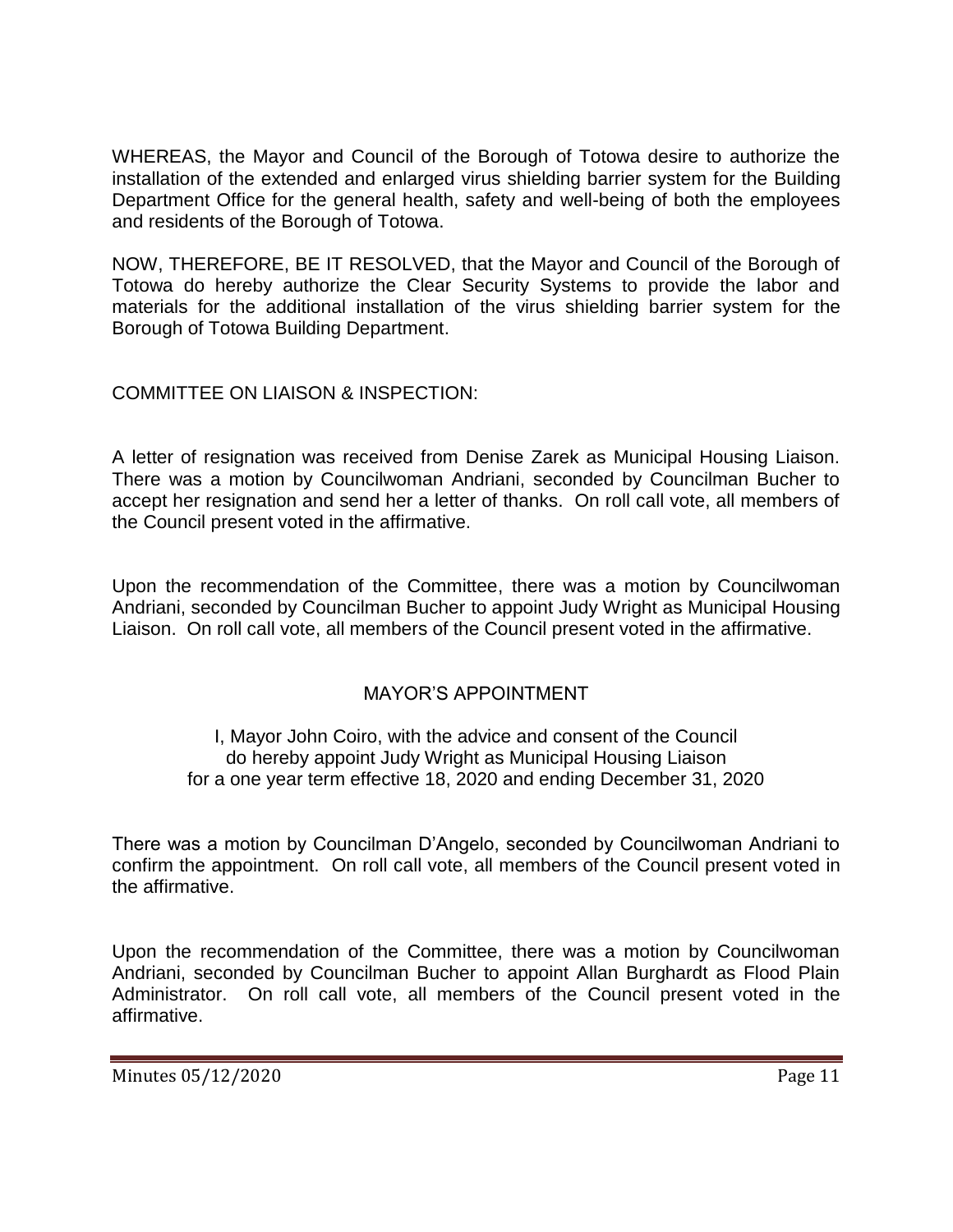## MAYOR'S APPOINTMENT

### I, Mayor John Coiro, with the advice and consent of the Council do hereby appoint Allan Burghardt as Flood Plain Administrator for a one year term effective 18, 2020 and ending December 31, 2020

There was a motion by Councilman D'Angelo, seconded by Councilwoman Andriani to confirm the appointment. On roll call vote, all members of the Council present voted in the affirmative.

COMMITTEE ON LEGISLATION & ORDINANCES:

There was a motion by Councilwoman Palazzo, seconded by Councilman Picarelli to introduce on first reading and advertise for public hearing the following entitled ordinance. On roll call vote, all members of the Council present voted in the affirmative.

## **ORDINANCE NO. 06-2020**

### **CALENDAR YEAR 2020 ORDINANCE TO EXCEED THE MUNICIPAL BUDGET APPROPRIATION LIMITS AND TO ESTABLISH A CAP BANK (N.J.S.A. 40A:4-45.14)**

There was a motion by Councilwoman Palazzo, seconded by Councilman Picarelli to adopt the following Proclamation In Honor Of The 100<sup>th</sup> Birthday Of Mary E. Riker. On roll call vote, all members of the Council present voted in the affirmative.

# PROCLAMATION IN HONOR OF THE 100<sup>TH</sup> BIRTHDAY OF MARY E. RIKER

WHEREAS, Mary E. Riker was born in Clifton, New Jersey on April 30, 1920 to Joseph and Syrena Temple and moved to Totowa in 1930 where her family lived on a large parcel of land located at the corner of Riverview Drive and Lackawanna Avenue and they raised chickens, goats and sheep; and

WHEREAS, Mary E. Riker graduated from Central High School in 1936 attaining the rank of #1 and went on to receive a teaching degree in English and Social Studies from the New Jersey State Teachers College at Montclair (now Montclair State University); and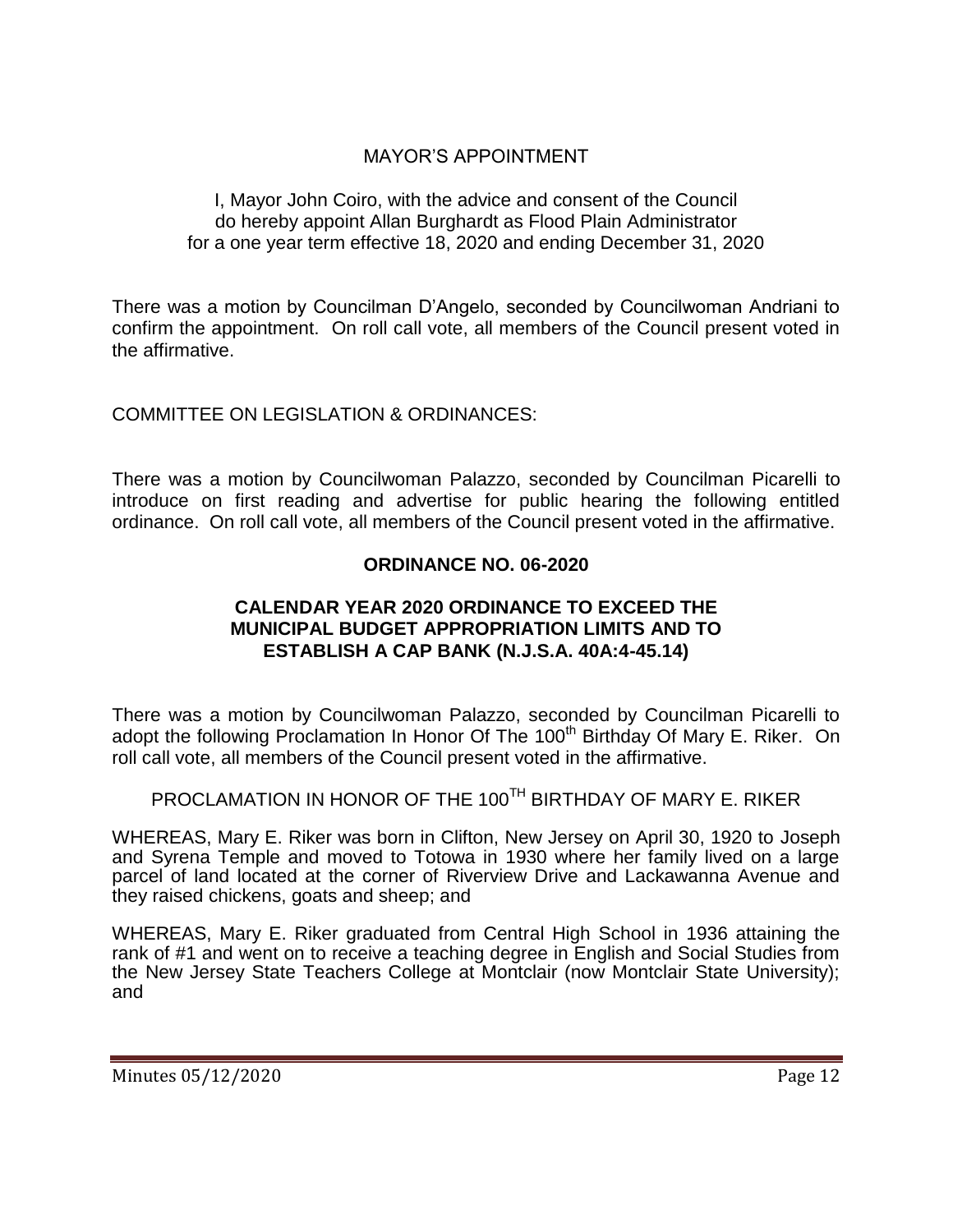WHEREAS, Mary E. Riker was hired as a teacher by the Totowa Board of Education in September of 1942 where she spent 24 years in the classroom, 5 years as a reading specialist and 9 years as Director Of Curriculum until her retirement in June of 1980; and

WHEREAS, Mary married Charles E. Riker on July 1, 1944 and they were happily married for 54 years. They raised 2 daughters, Syrena Chelednik and Carol Miller, and were blessed with 4 grandsons, Charles, Robert, Christopher and Andrew; and

WHEREAS, after retiring from teaching, Mary co-founded the Totowa Happy Seniors Group, joined the Totowa Historical Society and was an active member of the Totowa United Methodist Church; and

WHEREAS, Mary E. Riker moved to Little Falls in 1995 and became active in the Little Falls Jolly Seniors, Little Falls Chapter of the Eastern Star and the Little Falls Methodist Church where she taught Sunday school for many years; and

WHEREAS, Mary spends her time reading, knitting, doing crossword puzzles, baking and watching her favorite channel, The Food Network; and

WHEREAS, the Mayor and Council of the Borough of Totowa wish to publicly honor Mary E. Riker on her  $100<sup>th</sup>$  birthday.

NOW, THEREFORE, BE IT PROCLAIMED, by the Mayor and Council of the Borough of Totowa, County of Passaic and State of New Jersey that special recognition be given to Mark E. Riker as she celebrates her 100<sup>th</sup> birthday.

BE IT FURTHER PROCLAIMED, that this Proclamation be made a part of the permanent records of the Borough of Totowa.

There was a motion by Councilwoman Palazzo, seconded by Councilman Picarelli to approve the Applications to Amend Raffle License Application Nos. 2186 & 2187 for Rosemarie's Rescue Ranch to change the date from May 14, 2020 to September 24, 2020. On roll call vote, all members of the Council present voted in the affirmative.

Mayor Coiro reminded everyone that our next Council Meeting will be in two weeks on May 26<sup>th</sup>, which will be our Youth Week Meeting and will be held virtually on Zoom.